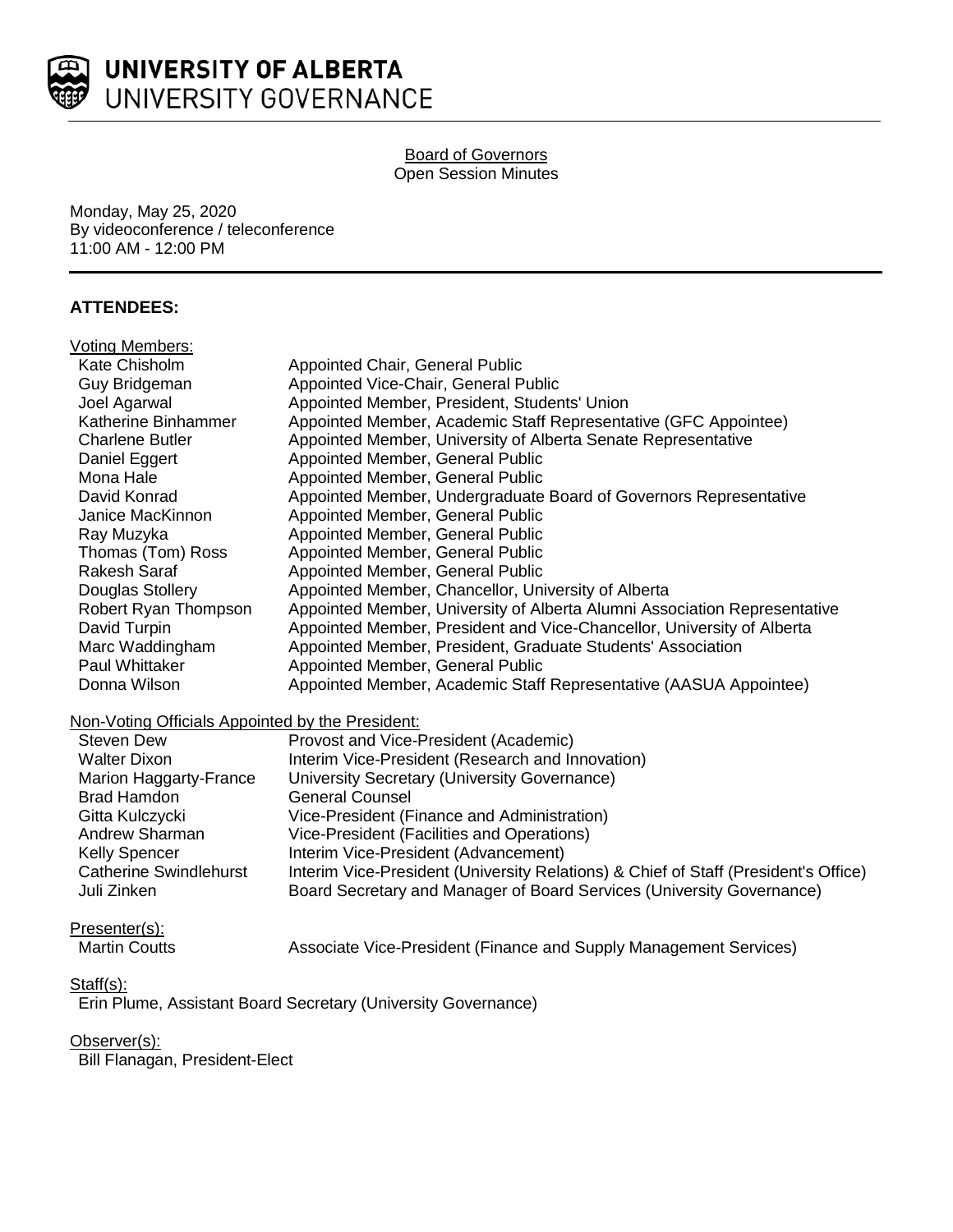# *IN CAMERA* **SESSION OF VOTING MEMBERS ONLY**

Voting members met, *in camera*.

### **OPENING SESSION**

The Chair welcomed members and guests and acknowledged all Indigenous peoples and the traditional lands from where Board members were gathering.

The Chair then acknowledged Chancellor Douglas Stollery, who was attending his last Board of Governors' meeting before the end of his term in June. She led the Board in thanking Chancellor Stollery for his service as a leader in the university community, Chair of the Senate, and wise counsel on the Board of Governors for the past four years, and indicated that the Board hoped to be able to celebrate the Chancellor in person in the coming months.

#### 1. *Chair's Session*

*Presenter(s)*: Kate Chisholm

#### 1a. Call to Order and Confirmation of Quorum

*Presenter(s)*: Kate Chisholm

The Chair called the meeting to order at 11:10 am, and the Board Secretary confirmed that the attendance constituted quorum.

#### 2. Approval of the Agenda

Materials before members are contained in the official meeting file.

### *Presenter(s)*: Kate Chisholm

The motion was moved and seconded.

THAT the Board of Governors approve the Open Session Agenda as presented.

### **CARRIED**

### 3. Conflict of Interest - Opportunity for Declaration Related to the Agenda

*Presenter(s)*: Kate Chisholm

The Chair made note of the following:

- The University of Alberta has a Code of Conduct in place regarding Board members' obligations respecting conflict of interest, and Board and Board Committee members make annual disclosures in this regard.
- In addition, Board members must declare any conflict related to the Board Agenda of each meeting and, in the event of such conflict, absent themselves from the discussion and voting on the item.
- The *Post-secondary Learning Act*, Section 16(5) states that: The members of the board must act in the best interests of the university.

The Chair invited members to declare conflicts of interest related to the Open Session Agenda of the meeting. Seeing none, the Chair declared the question asked and answered.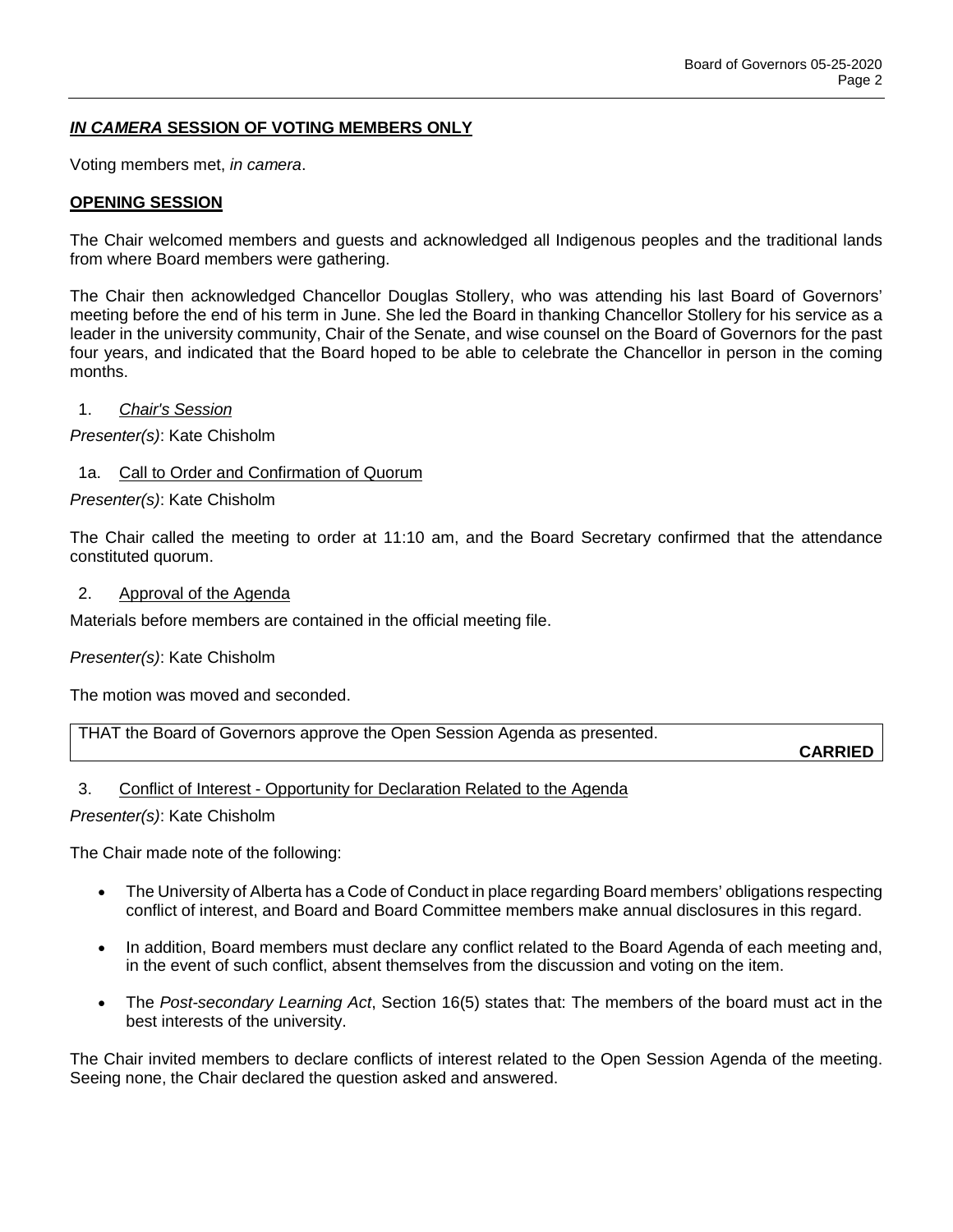## **ACTION ITEMS**

#### 4. Report of the Audit and Risk Committee

*Presenter(s)*: Charlene Butler

4a. *Management's Annual Audited Financial Statements (Draft) and review Financial Statement Discussion and Analysis (Draft)*

Materials before members are contained in the official meeting file.

*Presenter(s)*: Gitta Kulczycki; Martin Coutts

*Purpose of the Proposal*: To approve the audited Consolidated Financial Statements as required by the *Post-Secondary Learning Act*.

#### *Discussion*:

Ms Butler introduced the item and informed the Board that the Audit and Risk Committee had met earlier that morning, discussed the financial statements with the External Auditor, and recommended approval of the statements to the Board of Governors.

Mr Coutts presented an overview of the draft financial statements. He reviewed components of the university's 2019-20 net assets, reminding members of the restricted use of internally restricted net assets, and noting that net assets had decreased from the prior year mainly due to a decrease in the fair value of endowments. He then reviewed the annual operating surplus (deficit) variance to budget, noting that this was primarily due to a decrease in the Campus Alberta operating grant, lower investment income from the realization of capital losses, and higher pension expense caused by higher plan expenses.

Finally, Mr Coutts reviewed highlights specific to the 2019-20 financial statements, including: that the university still has a low financial liquidity risk even in the worst case scenario, and that the external auditors were satisfied with that; explaining the future impact of the decline in market value of Universities Academic Pension Plan (UAPP) assets; and clarifying that Note 24, the subsequent events note regarding COVID-19, was standard for all Alberta post-secondary institutions to demonstrate the financial statements' lack of predictive value going forward.

Ms Kulczycki, Mr Coutts, Mr Sharman, and the Board Chair responded to questions from the Board regarding: the reason that the UAPP was flagged as a major issue in these statements; why all employee salaries, including administration, teaching, and research staff, are reported together within the financial statements when the report and recommendations of the Blue Ribbon Panel on Alberta's Finances focused on administrative costs; how the Board and other stakeholders are addressing the discrepancy between deferred maintenance costs and Infrastructure Maintenance Program (IMP) funding; the consequences for an unbalanced budget and whether that requirement is for the operating or consolidated budget; whether there will be any latitude on that requirement given the impact of COVID-19; and who has the authority to sign-off on the university's Investment Management Agreement.

The motion was moved and seconded.

THAT the Board of Governors, on the recommendation of the Board Audit and Risk Committee, approve the Audited Consolidated Financial Statements for the year ended March 31, 2020, as set forth in Attachment 1. **CARRIED**